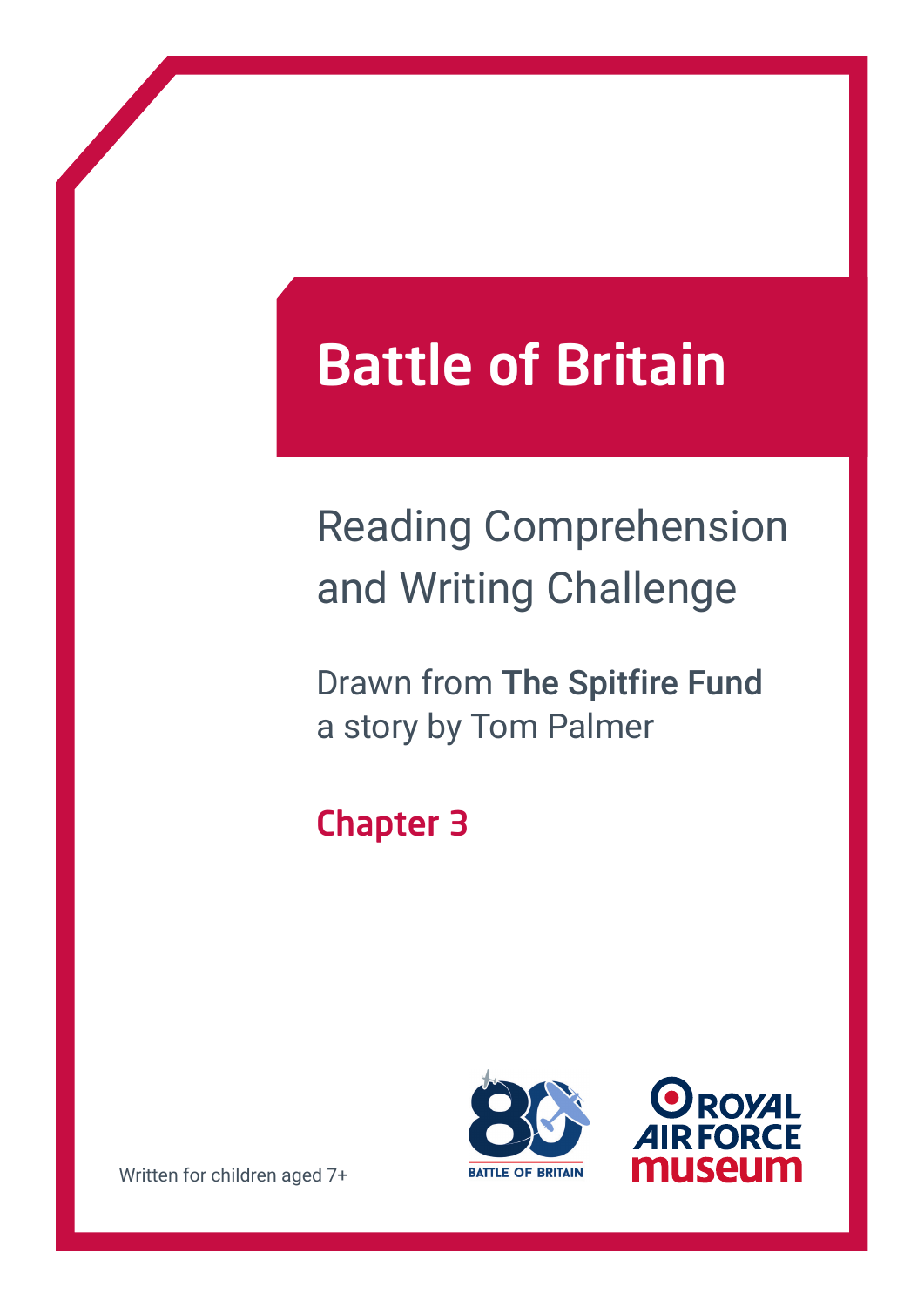#### Reading Comprehension: Questions

- 1. Can you find Wolverhampton on a map of Britain?
- 2. What details describing their surroundings has the author added to show us that the children have travelled back in time?
- 3. In this chapter, Lily says, 'Help fortify the cause of freedom!' What other words are in the same word family as 'fort'? What shared meaning do they all convey?
- 4. Danny says, 'What are you saying?'. Why has the author chosen to change the font of the word 'are'?
- 5. A euphemism is the substitution of a mild or vague expression instead of a word thought to be offensive, harsh, or blunt. Can you spot the euphemism in the newspaper headline?
- 6. What did the female pilots do during the war?
- 7. From the text, we know that the airfield buildings or hangars are 'covered over in green, black and brown blotches to camouflage them'. What other types of camouflage can you think of?
- 8. The poster reads, 'Careless talk costs lives'. What is the train smoke saying, and why do you think the artist chose a train to say it?